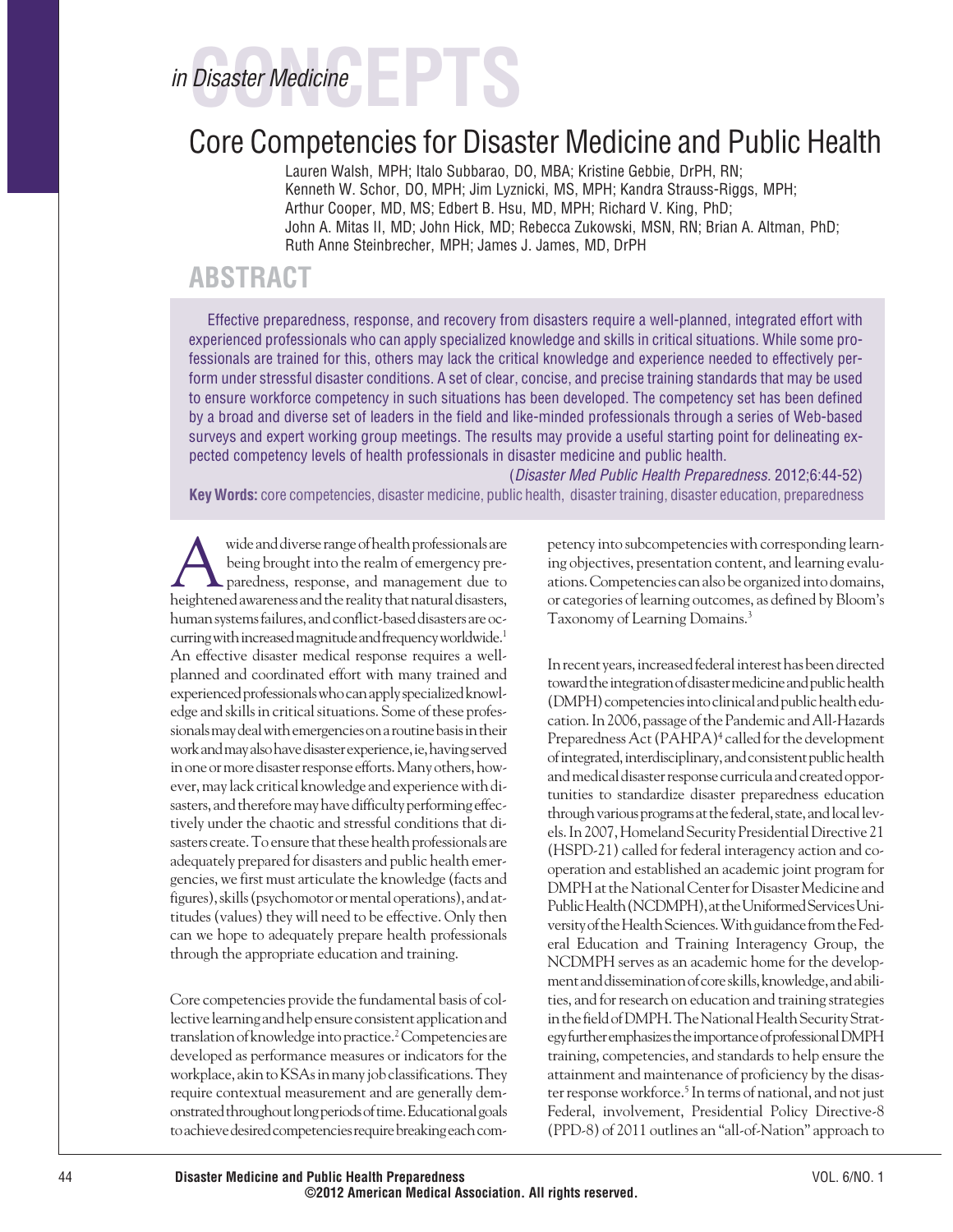national preparedness; it calls for the identification of core capabilities needed to prepare for high-risk incidents and emphasizes actions aimed at achieving an integrated and layered approach for national preparedness.<sup>6</sup>

Recognizing the need to better integrate competencies across all health specialties and professions, the American Medical Association (AMA) convenedan expertstakeholder groupin 2007 to develop a consensus-based educational framework and competency set from which educators could devise learning objectives and curricula in the discipline of DMPH that are tailored to the needs of all health professionals.<sup>7</sup>This competency set, adopted by the National Disaster Life Support Education Consortium™ (NDLSEC) in 2008, has served as the basis for the extensive revision of the National Disaster Life Support<sup>™</sup> training courses.

To be effective, education and training require consensus on a set of sharedcompetenciesandlearningobjectives toensure thatcourse curriculaarebasedonawell-definedand testablebodyofknowledge, skill set, and methodology. Although multiple competency sets have been developed, none to date has focused on the integration of crosscutting concepts applicable to most, if not all, potential health system responders. In this article, we present a set of such competencies that have been defined specifically for disaster and public health preparedness, response, and management. These core competencies encapsulate the current state of knowledge about effective disaster response, and they provide a vehicle for translating research into effective practices in disaster medicine and public health.

### **METHODS**

In 2010, with funding from the Centers for Disease Control and Prevention under the Terrorism Injuries: Information Dissemination andExchange(TIIDE)Program,theAMACenterforPublicHealth Preparedness and Disaster Response (CPHPDR) convened representatives of diverse health fields to review and begin to integrate previous work on core competencies for the field of DMPH. This multidisciplinary expert working group ( $EWG$ ) included about 60 individuals representing clinical medicine, public health, adult education, and emergency management. Stated goals of the project were to build upon existing competency sets and achieve concurrence on (1) a figurative construct that integrates the multidisciplinary and multitiered nature of DMPH;(2) general domains of disaster preparedness, mitigation, response, and recovery; (3) key competencies within these domains; and  $(4)$  the appropriate target audience to which the competency set would be directed.

Before the initial meeting, relevant articles published in peer reviewed and nonpeer reviewedliteraturewereidentifiedand shared with the EWG, with a request for additional sources. The EWG reviewed publications for relevance to health-related professionals involved in disaster response and identified potential learning gaps. Eight documents were considered highly relevant and were drawn on for guidance.<sup>8-11,13,14,16,18</sup> At the close of the meeting, the EWG agreed to an educational framework on which to build the revised competency set and began the process of constructing a core, foundational set of competencies and subcompetencies. In accordance with Bloom's taxonomy, the framework included six levels oflearning: knowledge,comprehension,application,analysis, synthesis, and evaluation.

Subject matter expertise was then solicited from a diverse group of national stakeholders by presenting the work of the EWG at a series of national conferences and promoting the work on Web sites oftheAMAand theNCDMPH.Stakeholderinput oneachdraft version of the set of competencies was obtained through an iterative series of four Web-based surveys, each resulting in incremental refinements to the competencies. The final competency set was ultimately presented for final review to a group of leaders of key public and private agencies and organizations to discuss strategies for validation, dissemination, and implementation.

### **Iteration 1: Expert Working Group**

Time constraints precluded a complete drafting of all proposed competencies at the 2010 TIIDE stakeholder meeting. A working draft was adapted into a Web-based survey and made available to the EWG for further vetting. Competencies and subcompetencies were rated either "Do not include," "Should include," or"Must include," and respondents were encouraged to enter comments supporting their choices. Additional space was provided at the end of the survey to contribute overall thoughts, suggest new competencies or subcompetencies, and/or identify other areas for significant improvement. Respondents to all Web-based surveys were anonymous, and no personally identifiable information was collected.

Survey data were analyzed using a weighted scale. Responses of "Do not include" received a weight of 1.0 point, "Should include" received 3.0 points, and "Must include" received 5.0 points. Competencies and subcompetencies with a cumulative score of 3.5 points or less were removed from consideration; those with a score between 3.5 and 3.75 points were marked for additional consideration by the project team; those scoring 3.75 points or higher were left in the set. The cutoff point of 3.5 was chosen because it is higher than the "Should include" value of 3.0, indicating a tendency toward "Must include." All open-ended comments were read and considered by AMA project staff. Once changes were integrated, a revised/refined draft competency set and accompanying Web-based survey were developed for iteration 2.

### **Iteration 2: Public Health Preparedness Summit**

The draft competency set from the initial EWG review was presented at the February 2011 Public Health Preparedness Summit(PHP), hosted by the National Association of County and City Health Officials. The audience received a 20-minute presentation on the importance and history of the initiative, and was provided a direct link to the Web-based survey. The survey was also accessible through the AMA/CPHPDR Web site or the NCDMPH Web site. Feedback from this second iteration of reviews was collated by AMA project staff using the weighting methodology described for the first iteration. The competency set was revised, refined, and formatted by AMA project staff for iteration 3.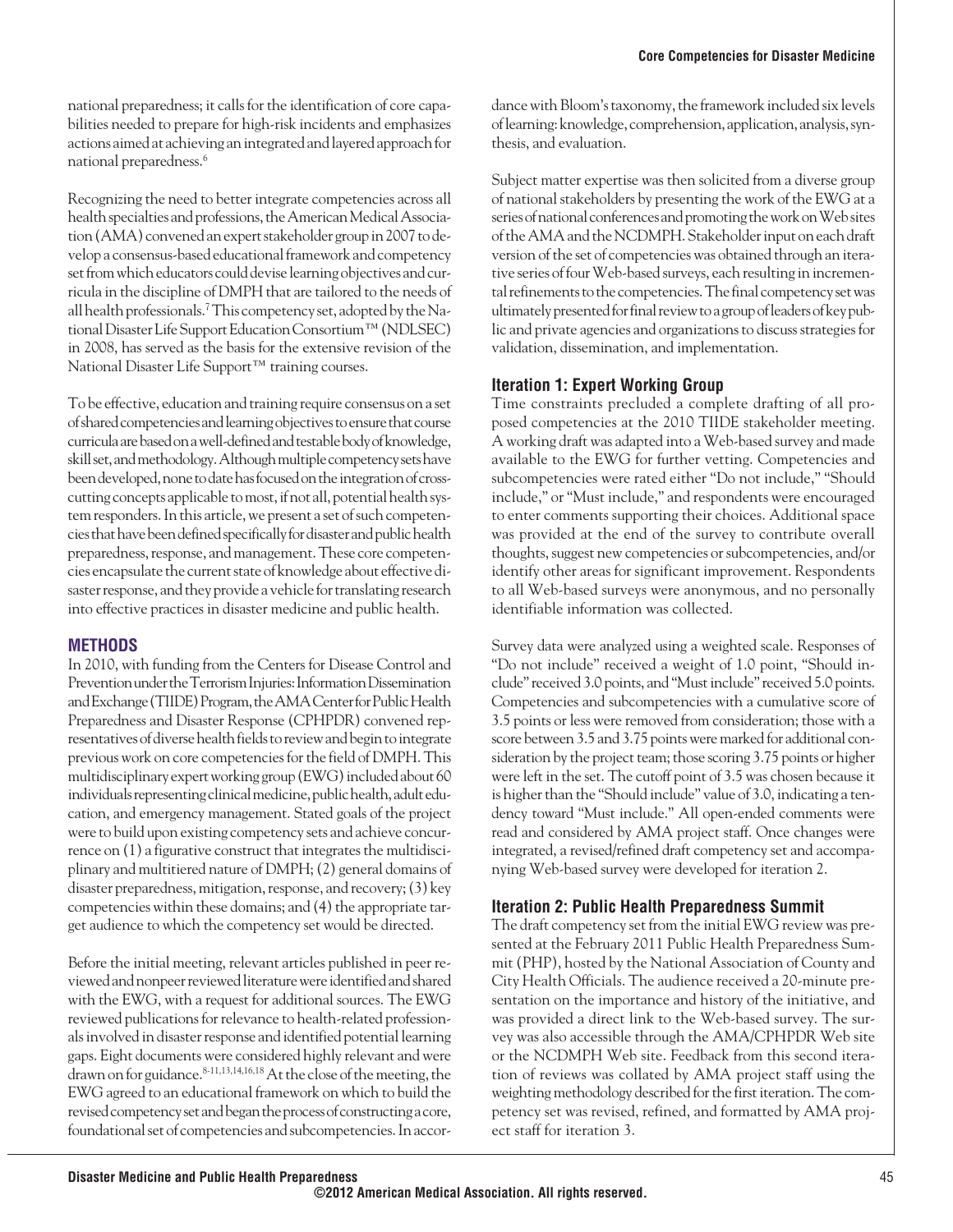### **Iteration 3: Integrated Training Summit**

The third version of the competency set was presented at the 2011 Integrated Medical, Public Health, Preparedness, and Response Training Summit (ITS), hosted by the US Department of Health and Human Services. Again, the audience received a 20-minute presentation on the importance and history of the initiative, and was invited to access the newly updated Web-based survey and provide comments. The survey was once again hosted concurrently on the AMA/CPHPDR and NCDMPH Web sites. Members of the National Disaster Life Support Education Consortium (NDLSEC) were also sent e-mail invitations to participate in the Web-based survey. (A voluntary, unincorporated association, the NDLSEC comprises 125 professional organizations and individuals with an interest in DMPH preparedness, subject matter experts, and experts in professional education and curriculum development.) Feedback from the third iteration of review was collated using the identical methodology from the first and second rounds, and a fourth draft document was created for final review in iteration 4.

### **Iteration 4: Expert Working Group Final**

Following three rounds of external stakeholder review, the EWG again was invited to provide final feedback on the draft document. The electronic survey was consistent in design with preceding surveys, with an added question to investigate whether specific domains could be identified to categorize the competency set. Final feedback was analyzed and integrated using the

same process as in the previous rounds. At the culmination of this review iteration, a fifth and final document was created.

### **Final Review**

The final competency set and a working draft of this article was presented to a group of leaders from key public and private agencies and organizations in November 2011. The group was presented with the history of the project and a synopsis of other works done to date in the field of DMPH. Participants were encouraged to provide final critique on the competency set and help develop the present article.

#### **RESULTS Defining the Target Audience**

A key initial task identified at the 2010 TIIDE stakeholder meeting was to clearly define the target population. For the proposed project, consensus of the group was that the target audience would comprise potential health system responders who possess postsecondary education in the fields responsible for carrying out EmergencySupport Function- #8 (ESF-8), asspecified intheNational Response Framework.<sup>12</sup>The ESF-8 includes the members of licensed health professions that may be reasonably expected to play a response role during a disaster or public health emergency (for example, a pandemic), plus others who by job position and experience should be expected tohave anequivalent base knowledge in DMPH. The group developed a pyramidal hierarchy to illustrate

### **FIGURE**

Defining the Audience: A Hierarchical Learning Framework of Competency Sets in Disaster Medicine and Public Health **(DMPH).**

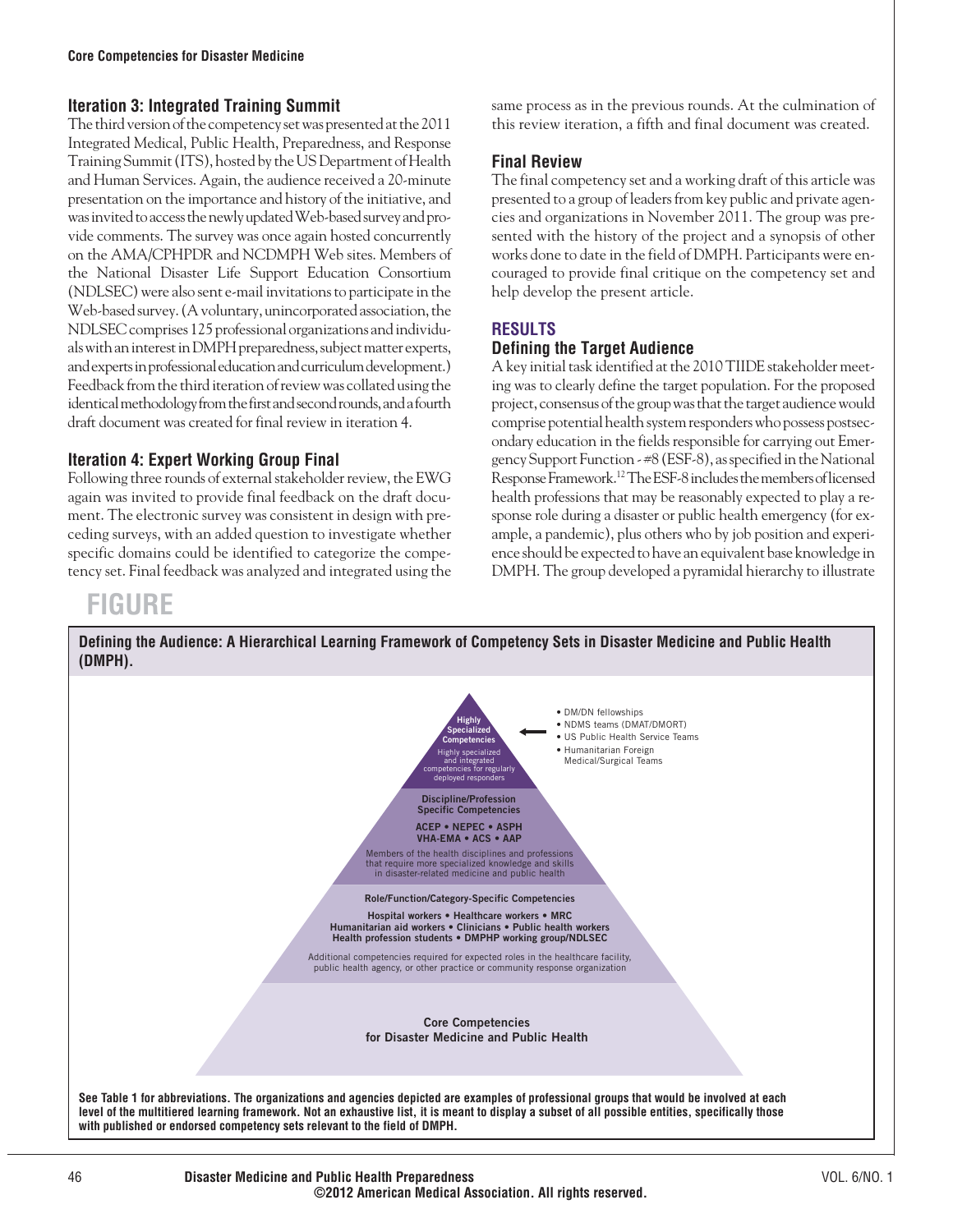how the full range of health professions would build their contribution to effective disaster preparedness, response, and recovery from a common base of cross-cutting core competencies (Figure 1, Table 1).

The four levels depicted in the Figure provide a useful starting point for delineatingcompetencylevels ofhealth professionalsinDMPH as correlated with their expected role in a disaster. The baseline or first-level competencies, which we describe in this article, are intended to serve as the foundation for the more specific competencies developed by other entities involved in DMPH. Secondlevel DMPH competencies are those required by the institutions, organizations, and agenciesinwhich healthprofessionalswork, although the foundational competency education should always relate to the provider role. Third-level competencies apply to some, but not all, members of the health disciplines and professions that require more specialized knowledge and skills in disaster-related medicine and public health (eg, emergency medical and nursing personnel). The tip of the pyramid contains the very specific competencies expected of health personnel who compose various disaster response teams, both foreign and domestic, that must be highly integrated in their performances and actions.

As depicted in the Figure, DMPH competency sets become more specialized from the base to the tip of the pyramid, building expertise on a common foundation of proficiency represented by the first level of the pyramid. It is important to note that not all individuals involved in a particular agency will necessarily be required to demonstrate competency in DMPH as part of typical organizational requirements. The pyramid includes examples of organizations that, within the field of DMPH, would necessarily require increasingly specialized competencies to educate and train a DMPH workforce.

### **Iteration 1: Expert Working Group Initial Review**

As a result of the initial TIIDE meeting, 15 proposed competencies and 35 associated subcompetencieswere incorporated into a Web-based survey and sent to the EWG. A total of 43 of 85 (51%) oftheEWGmembers completed the survey (Table 2).The group had broad representation from clinical medicine and public health, with additional representation from the fields of health education, health policy, information services, epidemiology, and crisis leadership and planning.

### **TABLE 2**

### **Respondent Field of Expertise by Iteration, % (n)a**

Each of the 15 original core competencies scored at least 3.75 and was kept for future consideration. A total of 3 pairs of competencies and their subcompetencies were merged due to overlap of concept or intent, resulting in a reduction from 15 core competencies to 12. Four subcompetencies scored below 3.5 and were omitted from future drafts. An additional five subcompetencies scored between 3.5 and 3.75 and were either omitted or revised by the EWG. Many respondents also proposed new subcompetencies or replacements for existing subcompetencies. Both the proposed new and replacement subcompetencies were added to the draft set for subsequent electronic surveying.

### **TABLE 1**

#### **Glossary of Terms**

| AAP            | American Academy of Pediatrics                                                   |
|----------------|----------------------------------------------------------------------------------|
| <b>ACFP</b>    | American College of Emergency Physicians                                         |
| <b>ACS</b>     | American College of Surgeons                                                     |
| AMA            | <b>American Medical Association</b>                                              |
| ASPH           | Association of Schools of Public Health                                          |
| CPHPDR         | <b>Center for Public Health Preparedness</b><br>and Disaster Response            |
| <b>DM</b>      | Disaster Medicine                                                                |
| DMAT           | Disaster Medical Assistance Team                                                 |
| <b>DMORT</b>   | Disaster Mortuary Operational Response Team                                      |
| <b>DMPH</b>    | Disaster Medicine and Public Health                                              |
| DN             | Disaster Nursing                                                                 |
| ESF-8          | Emergency Support Function - #8                                                  |
| EWG            | <b>Expert Working Group</b>                                                      |
| <b>FETIG</b>   | Federal Education and Training Interagency Group                                 |
| HSPD-21        | Homeland Security Presidential Directive-21                                      |
| <b>ITS</b>     | Integrated Medical, Public Health, Preparedness,<br>and Response Training Summit |
| <b>KSA</b>     | Knowledge, Skills, and Attitudes                                                 |
| <b>MRC</b>     | <b>Medical Reserve Corps</b>                                                     |
| <b>NCDMPH</b>  | National Center for Disaster Medicine and Public Health                          |
| <b>NDLSEC</b>  | National Disaster Life Support Education Consortium                              |
| <b>NDMS</b>    | National Disaster Medical System                                                 |
| NEPEC          | <b>Nursing Emergency Preparedness Education Coalition</b>                        |
| PAHPA          | Pandemic and All-Hazards Preparedness Act                                        |
| <b>PHP</b>     | <b>Public Health Preparedness Summit</b>                                         |
| <b>TIIDF</b>   | Terrorism Injuries: Information Dissemination<br>and Exchange                    |
| <b>USUHS</b>   | Uniformed Services University of the Health Sciences                             |
| <b>VHA-FMA</b> | <b>Veterans Health Administration-Emergency</b><br>Management Academy            |

|                                                | <b>Clinical</b><br><b>Medicine</b> | <b>Public</b><br><b>Health</b> | <b>Nursing</b> | <b>Emergency</b><br><b>Medical</b><br><b>Services</b> | <b>Emergency</b><br><b>Management</b> | <b>Other</b> | <b>Response</b><br><b>Count</b> |
|------------------------------------------------|------------------------------------|--------------------------------|----------------|-------------------------------------------------------|---------------------------------------|--------------|---------------------------------|
| Iteration 1. Expert Working Group (EWG)        | 21(9)                              | 40 (17)                        | 7(3)           | 7 (3)                                                 | 5(2)                                  | 21(9)        | 43                              |
| Iteration 2. Public Health Preparedness Summit | 33.9(20)                           | 23.7(14)                       | 5.1(3)         | 8.5(5)                                                | 6.8(4)                                | 22.0(13)     | 59                              |
| Iteration 3. Integrated Training Summit        | 28.0(7)                            | 24.0(6)                        | 20.0(5)        | 12.0 (3)                                              | 0.0(0)                                | 16.0(4)      | 25                              |
| Iteration 4. EWG                               | 30.8(12)                           | 20.5(8)                        | 5.1(2)         | 7.7(3)                                                | 12.8(5)                               | 23.1(9)      | 39                              |
| Total                                          | 29 (48)                            | 27 (45)                        | 8(13)          | 8(14)                                                 | 6(11)                                 | 21(35)       | 166                             |

a<sub>lterations are not necessarily comprised of unique individuals. Surveys for iterations 2 and 3 were open to the general public, and participation was encouraged in both. Itera-</sub> tions 1 and 4 likely were composed of similar participants, as they were completed by members of the EWG.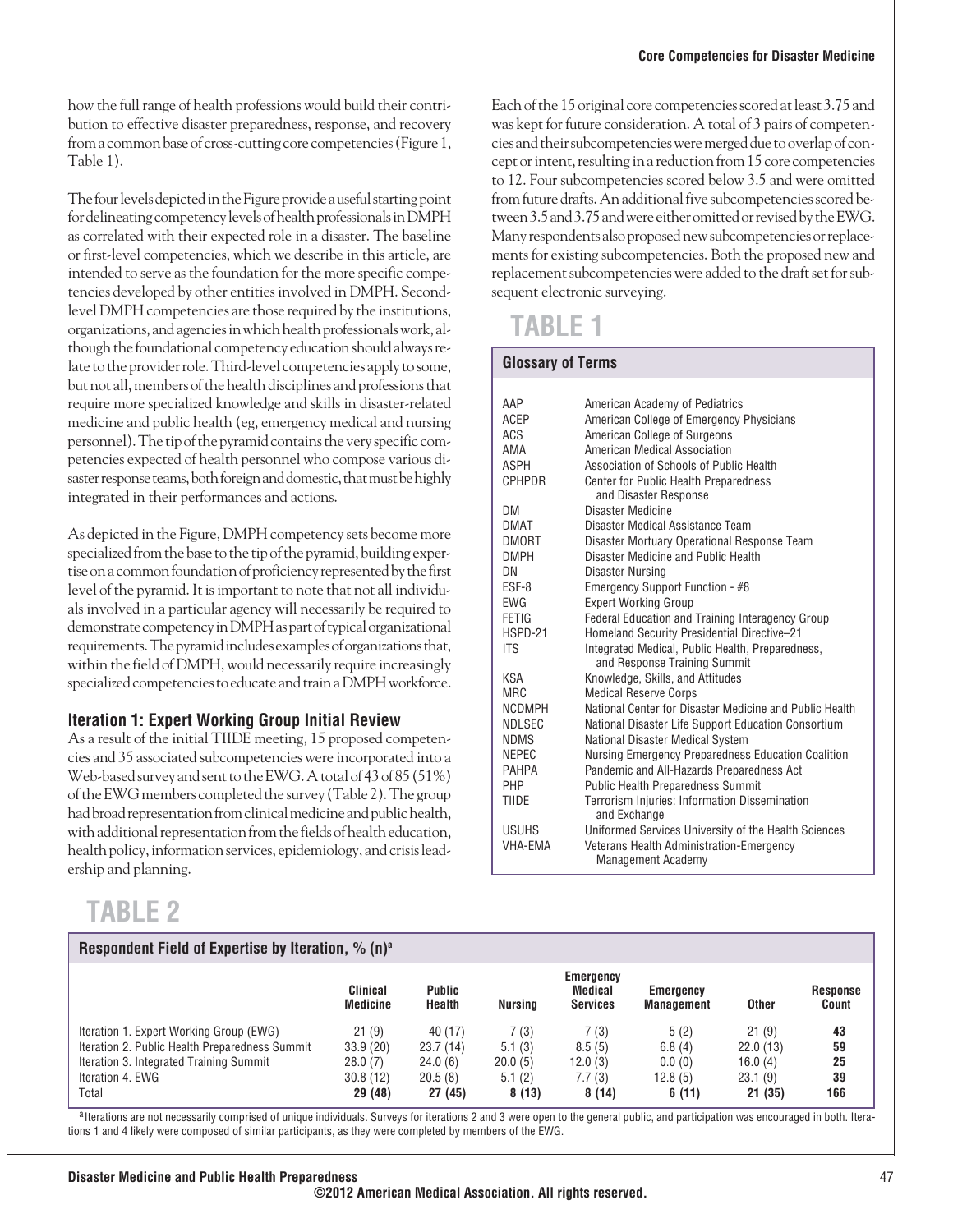## **TABLE 3**

| Analysis of Alternative vs Original Subcompetencies, Iteration 2 PHP Summit <sup>a</sup> |                         |                                               |                                      |                    |
|------------------------------------------------------------------------------------------|-------------------------|-----------------------------------------------|--------------------------------------|--------------------|
| <b>Subcompetency No.</b>                                                                 | Score<br>$(3.5 - 3.75)$ | <b>Proposed</b><br><b>Alternative Exists?</b> | Proposed<br><b>Alternative Score</b> | <b>Decision</b>    |
| 4.1                                                                                      | 3.65                    | Yes                                           | 3.76                                 | Alternate retained |
| 6.1                                                                                      | 3.51                    | Yes                                           | 4.09                                 | Alternate retained |
| 7.2                                                                                      | 3.71                    | Yes                                           | 3.53                                 | Original retained  |
| 12.1                                                                                     | 3.69                    | No                                            | n/a                                  | Original retained  |
| $20.77$ . T. L.I. 4                                                                      |                         |                                               |                                      |                    |

See Table 4.

### **TABLE 4**

### **Suggested New Competencies**

#### **Original Candidate Subcompetency Proposed New Subcompetency**

| 4.1  | Identify any change in conditions that might signal a disaster or<br>public health emergency                                                                                   | Dis       |
|------|--------------------------------------------------------------------------------------------------------------------------------------------------------------------------------|-----------|
| 6.1  | In the absence of instruction, follow "best practices" from<br>reliable sources in a disaster or public health emergency                                                       | Exp<br>C  |
| 7.2  | Describe the potential impact of a mass casualty incident on<br>access to and availability of clinical and public health<br>resources in a disaster or public health emergency | De:<br>-0 |
| 12.1 | Describe clinical considerations for the recovery of all ages and<br>populations affected by a disaster or public health emergency                                             | n/a       |

Discuss general indicators and epidemiological clues that may signal the onset or exacerbation of a disaster or public health emergency Explain general health, safety, and security risks associated with

disasters and public health emergencies Describe transport and other logistical strategies to augment surge capacity in a disaster or public health emergency

### **Iteration 2: Public Health Preparedness Summit**

In the first round of external stakeholder review, 12 core competencies and 26 sub-competencies were retained and integrated into a second Web-based survey. A total of 19 proposed additions (entirely new subcompetencies) and 3 proposed replacements were also included for consideration.

A total of 59 respondents completed this second round of review (Table2),with themajorityof respondentsbeingfromclinicalmedicine or public health. The fields of nursing, emergency medical services, emergency management, information services, dentistry, response planning, pharmacy, and bioethics also were represented.

All original competencies and subcompetencies retained from the initial iteration had scored higher than 3.5. Four of the original 26 EWG-consensus subcompetencies scored less than 3.75 and greater than 3.5 (see Tables 3 and 4); 3 of these corresponded with alternative subcompetencies proposed by EWG members(4.1, 6.1, and 7.2). For each of these, the highest scoring option, whether it was the original or the proposed replacement, was retained. For two of the three subcompetencies (4.1 and 6.1), the proposed alternative subcompetency scored higher than the original subcompetency. The remaining subcompetency (12.1) was retained with minor grammatical revision.

Of the 19 additions proposed by the EWG, a total of 9 were retained. Of these, seven scored greater than 3.75 and were kept based on their scores alone. The remaining two additions were retained based on compelling arguments that were provided in the open-ended comments section of the survey and by unanimous decision of the AMA project team.

### **Iteration 3: Integrated Training Summit**

After the second iteration, a total of 12 competencies and 36 subcompetencies were presented at the 2011 Integrated Medical, Public Health, Preparedness, and Response Training Summit and to the NDLSEC.

A final count of 25 respondents completed the third iteration of review. Clinical medicine, public health, and nursing were fairly equally represented (Table 2), while representatives from emergency medical services, dentistry, infection prevention, and the Medical Reserve Corps also participated. All competencies and subcompetencies scored greater than 3.5. Based on respondent comments, one pair of competencies was merged due to overlap in concept, bringing the total number of competenciesto 11. An additional subcompetency was also added, such that language was kept consistent between two competencies that were very similar in scope. Four subcompetencies scored between 3.5 and 3.75. Two of these scored at the cusp (3.73), and were retained. In addition, two lower scoring subcompetencies (3.53 and 3.55) were kept and marked for specific consideration in the final EWG survey. Open-ended comments led to additional changes in language, organization, and semantics.

### **Iteration 4: Expert Working Group Final Review**

The 11 core competencies and 37 subcompetencies that resulted from the preceding three rounds of review were pre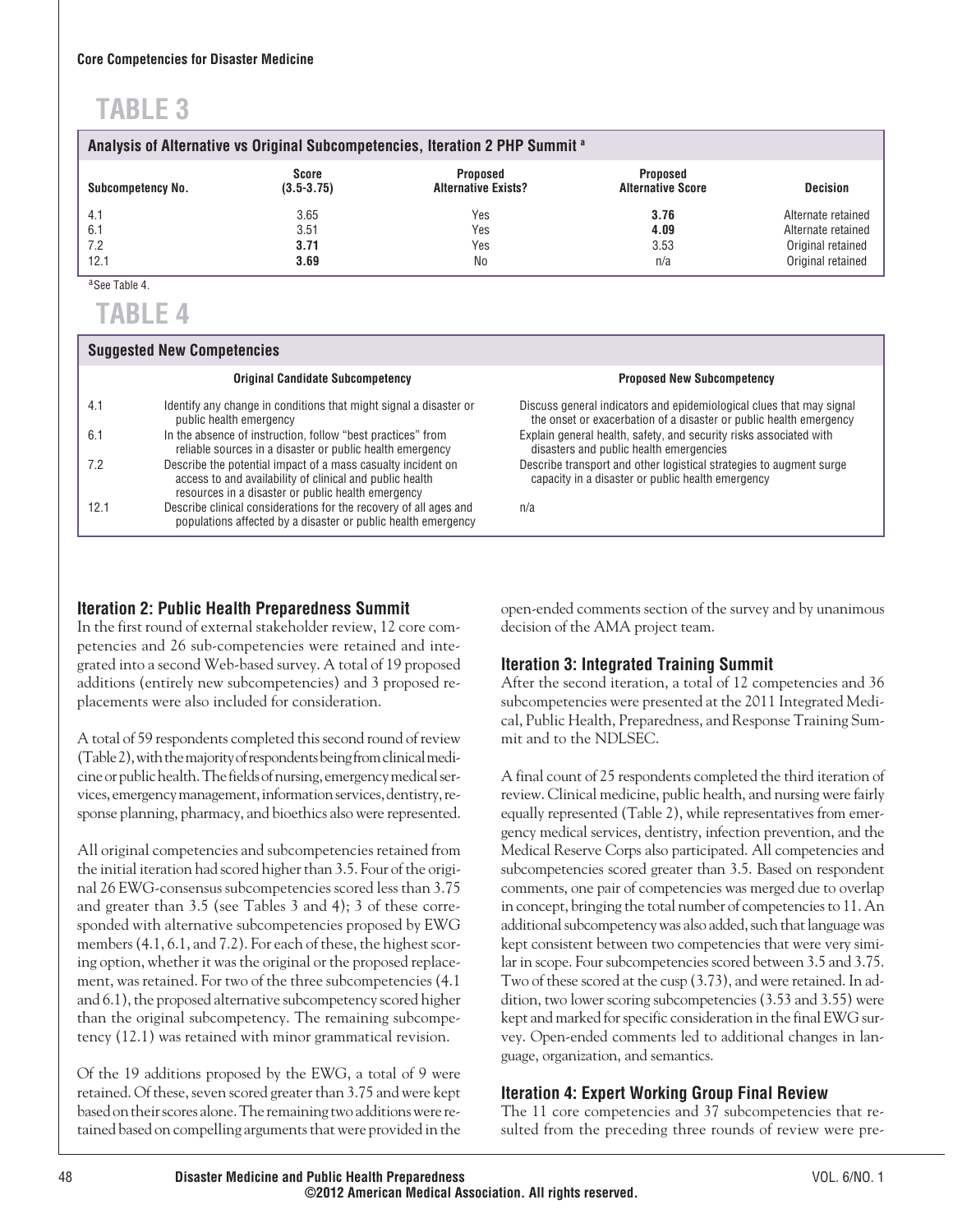sented to the EWG for final deliberation. A total of 39 of 56 (70%) of the initial EWG members present at the initial TIIDE meeting participated in this survey round. Again, public health and clinical medicine were well represented, with stakeholders in nursing, emergency medical services, emergency management, humanitarian assistance, and education and training development participating as well (Table 2).

One subcompetency scored less than 3.5 and was omitted from the final set. This subcompetency was one of the low-scoring subcompetencies from the third iteration of the competency survey. Four additional subcompetencies scored between 3.5 and 3.75. Of these, one was removed from the set, as its intent was sufficiently addressed in another subcompetency. The other three low-scoring subcompetencies were retained for lack of written arguments to support omission.

As part of this fourth iteration of review, EWG members were also asked to consider whether the core competencies could be categorized into domains, which comported with the four phases of disaster management(preparedness, response, recovery, and mitigation). About 55% of respondents felt this type of organization was appropriate; 15% did not like the idea, and the remaining 30% were unsure. When respondents were asked to determine under which of the four potential domains each competency should be categorized, the group had at least 75% consensus on 10 of the 11 competencies. None of them was categorized under "mitigation," four were categorized under "preparedness," five under "response," and one under "recovery." By majority vote, the remaining competency was placed under"preparedness"(55%), although many thought it should be categorized under "response" (45%).

#### **Final Review**

In November 2011, the final draft competency model of 11 competencies and 35 subcompetencieswas presented to a small group of select professionals in the field of DMPH for final review. Overall, the group expressed strong support for the proposed model. Discussion focused predominately on the relevance of this work to the field of DMPH, how this model "cooperates" with other published competency sets, and the educational framework on which this model is based. Meeting participants also reviewed a draft manuscript of this article and provided feedback to the primary author.

At this meeting, it was suggested that core competency 3.0 and its subcompetency be revised to better reflect the language used in Bloom's taxonomy and the overall intent of the competency; this included subtle changes in language and the addition of one subcompetency under 3.0. The final competency set currently comprises 11 core competencies and 36 subcompetencies. Table 5 depicts the final version of the core competencies and related subcompetencies.

#### **COMMENT**

Various organizations and academic centers have developed competencies for health professionals and other emergency responders.13-22 To date, the majority of these efforts have been limited primarily to individual specialties or targeted professionals, which has resulted in a lack of definitional uniformity across professions with respect to education, training, and best practices within the discipline of DMPH. It is important to note that the term "responders" has historically referred to personnel who are first responders or first receivers of the victims of no-notice incidents such as tornados. However, during a public health emergency (such as a pandemic), a much broader range of providers is required to participate in the response. Although in most of these situations incident-specific "just-in-time" training is possible, there is no substitute for the foundational elements of preparedness education. The competencies presented here are intended to be used as a set, and to apply to all personnel who may conceivably be involved in disaster or emergency planning, response, or recovery under ESF-8.12 The competencies conform to Bloom's taxonomy and are meant to be relevant and useful for adult learners across the many professions under ESF-8.

The pyramid structure shown in the Figure is intended to clarify the difference in scope and application between the work presented here and other published competency sets. While earlier competency models have been endorsed by many, decisions about exactly what competencies form the common "core" and define linkages of proficiency and escalation of knowledge through all target audiences either have not been made or are not well articulated. The competencies proposed in this article reside at the very base of the pyramid and are intended to be relevant to a broad audience. The pyramid framework demonstrates that education and training in DMPH can occur at various levels to accommodate distinct certification and accreditation requirements or other learning needs. Other recently published competency sets differ with regard to target audience, and are either discipline-specific or reflect a much more advanced level of DMPH proficiency. These differences are not meant to imply that other competency sets should be regarded as unrelated to the competencies proposed in this article. Instead, they reflect a logical progression from the crosscutting, core-level competencies identified in this article to the more specialized competencies required by an employer, credentialing body, or sponsor of a disaster team. As previously stated, DMPH competencies logically become more specialized as an individual moves up the pyramid. However, the pyramid also serves to illustrate that everyone can benefit from establishing a basic level of knowledge, vocabulary, and skill as a foundation on which to build further expertise.

The competencies proposed here are designed to drive preparation of educational materials and programs for provider education. They were written to be concise, and precise, but because of this they include terminology and concepts that will not be familiar for members of a target audience who lack background in preparedness and emergency management. Thus, they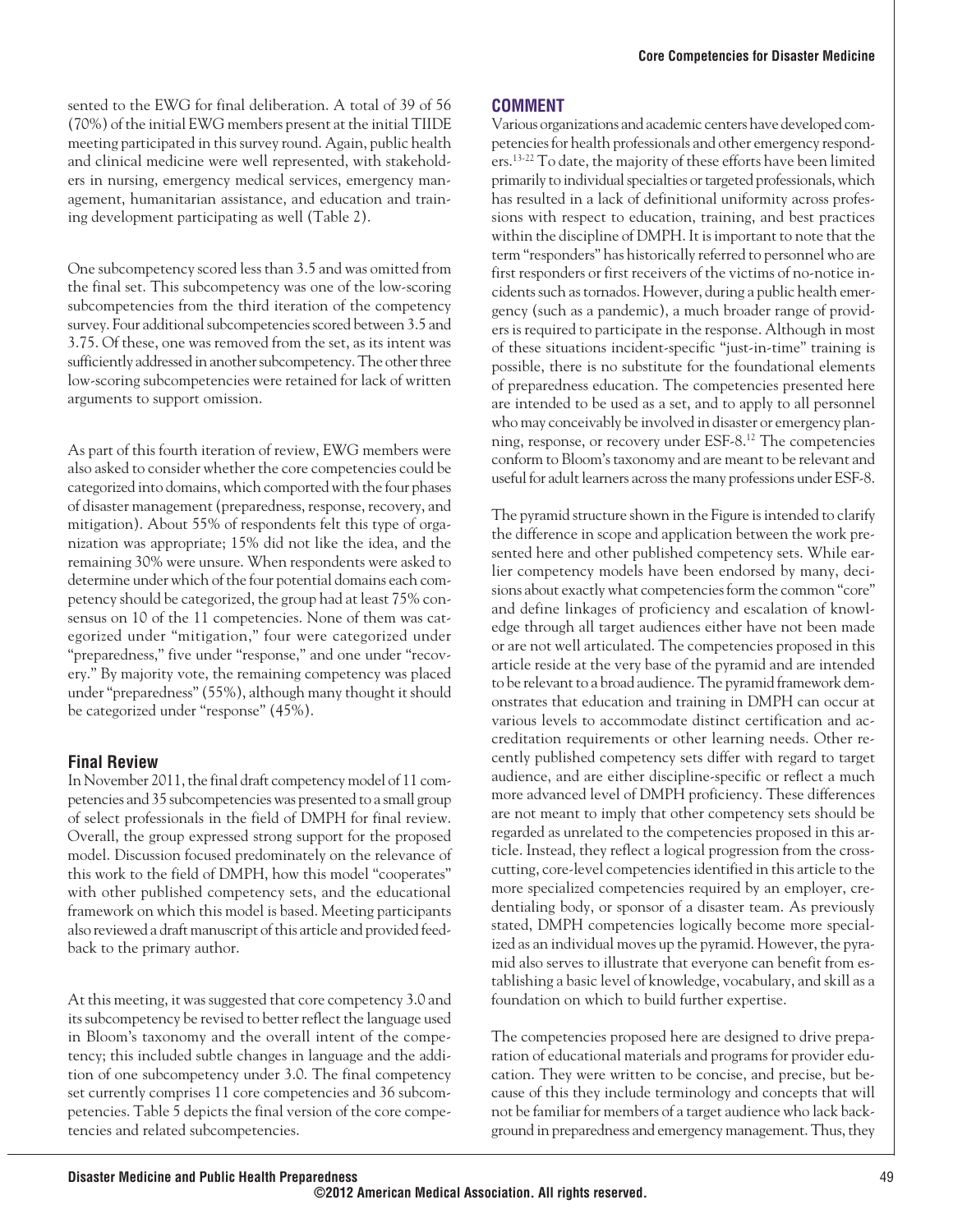#### **Core Competencies for Disaster Medicine**

should be used as a guide for leaders at the federal, state, tribal, local, or facility/agency level to drive curricula development. Resources that support the competencies should be referenced to provide additional depth to the materials, and competency education should be tied to the role of the provider. A clinic

subspecialty provider, for example, is not expected to have specific knowledge of all surge capacity resources and plans in a community, but rather should understand a few general concepts of surge capacity (for example, use of alternate spaces or staff) and understand the options that affect them.

### **TABLE 5**

| Core Competencies and Subcompetencies for Disaster Medicine and Public Health                                                                                                                                                 |                                                                                                                                                                                                                                                                                                          |
|-------------------------------------------------------------------------------------------------------------------------------------------------------------------------------------------------------------------------------|----------------------------------------------------------------------------------------------------------------------------------------------------------------------------------------------------------------------------------------------------------------------------------------------------------|
| <b>Core Competency</b><br>1.0 Demonstrate personal and family preparedness for disasters and<br>public health emergencies                                                                                                     | Subcompetency<br>1.1 Prepare a personal/family disaster plan                                                                                                                                                                                                                                             |
|                                                                                                                                                                                                                               | 1.2 Gather disaster supplies/equipment consistent with personal/family plan<br>1.3 Practice one's personal/family disaster plan annually<br>1.4 Describe methods for enhancing personal resilience, including physical and mental health and well-being, as<br>part of disaster preparation and planning |
| 2.0 Demonstrate knowledge of one's expected role(s) in organizational<br>and community response plans activated during a disaster or public<br>health emergency                                                               | 2.1 Explain one's role within the incident management hierarchy and chain of command established within one's<br>organization/agency in a disaster or public health emergency                                                                                                                            |
|                                                                                                                                                                                                                               | 2.2 Prepare a personal professional disaster plan consistent with one's overall agency, organizational, and/or<br>jurisdictional plan                                                                                                                                                                    |
|                                                                                                                                                                                                                               | 2.3 Explain mechanisms for reporting actual and potential health threats through the chain of command/authority<br>established in a disaster or public health emergency<br>2.4 Practice one's personal professional disaster plan in regular exercises and drills                                        |
| 3.0 Demonstrate situational awareness of actual/potential health hazards<br>before, during, and after a disaster or public health emergency                                                                                   | 3.1 Identify general indicators and epidemiological clues that may signal the onset or exacerbation of a disaster or<br>public health emergency<br>3.2 Describe measures to maintain situational awareness before, during, and after a disaster or public health<br>emergency                            |
| 4.0 Communicate effectively with others in a disaster or public health                                                                                                                                                        | 4.1 Identify authoritative sources for information in a disaster or public health emergency                                                                                                                                                                                                              |
| emergency                                                                                                                                                                                                                     | 4.2 Explain principles of crisis and emergency risk communication to meet the needs of all ages and populations in<br>a disaster or public health emergency                                                                                                                                              |
|                                                                                                                                                                                                                               | 4.3 Identify strategies for appropriate sharing of information in a disaster or public health emergency<br>4.4 Identify cultural issues and challenges in the development and dissemination of risk communication in a disas-<br>ter or public health emergency                                          |
| 5.0 Demonstrate knowledge of personal safety measures that can be<br>implemented in a disaster or public health emergency                                                                                                     | 5.1 Explain general health, safety, and security risks associated with disasters and public health emergencies                                                                                                                                                                                           |
|                                                                                                                                                                                                                               | 5.2 Describe risk reduction measures that can be implemented to mitigate or prevent hazardous exposures in a di-<br>saster or public health emergency                                                                                                                                                    |
| 6.0 Demonstrate knowledge of surge capacity assets, consistent with<br>one's role in organizational, agency, and/or community response<br>plans                                                                               | 6.1 Describe the potential impact of a mass casualty incident on access to and availability of clinical and public<br>health resources in a disaster or public health emergency                                                                                                                          |
|                                                                                                                                                                                                                               | 6.2 Identify existing surge capacity assets which could be deployed in a disaster or public health emergency                                                                                                                                                                                             |
| 7.0 Demonstrate knowledge of principles and practices for the clinical<br>management of all ages and populations affected by disasters and<br>public health emergencies, in accordance with professional scope<br>of practice | 7.1 Discuss common physical and mental health consequences for all ages and populations affected by a disaster<br>or public health emergency                                                                                                                                                             |
|                                                                                                                                                                                                                               | 7.2 Explain the role of triage as a basis for prioritizing or rationing health care services for all ages and populations<br>affected by a disaster or public health emergency                                                                                                                           |
|                                                                                                                                                                                                                               | 7.3 Discuss basic lifesaving and support principles and procedures that can be utilized at a disaster scene                                                                                                                                                                                              |
| 8.0 Demonstrate knowledge of public health principles and practices<br>for the management of all ages and populations affected by disasters<br>and public health emergencies                                                  | 8.1 Discuss public health consequences frequently seen in disasters and public health emergencies                                                                                                                                                                                                        |
|                                                                                                                                                                                                                               | 8.2 Identify all ages and populations with functional and access needs who may be more vulnerable to adverse<br>health effects in a disaster or public health emergency                                                                                                                                  |
|                                                                                                                                                                                                                               | 8.3 Identify strategies to address functional and access needs to mitigate adverse health effects of disasters and<br>public health emergencies                                                                                                                                                          |
|                                                                                                                                                                                                                               | 8.4 Describe common public health interventions to protect the health of all ages and populations affected by a di-<br>saster or public health emergency                                                                                                                                                 |
| 9.0 Demonstrate knowledge of ethical principles to protect the health<br>and safety of all ages, populations, and communities affected by a<br>disaster or public health emergency                                            | 9.1 Discuss ethical issues likely to be encountered in disasters and public health emergencies                                                                                                                                                                                                           |
|                                                                                                                                                                                                                               | 9.2 Describe ethical issues and challenges associated with crisis standards of care in a disaster or public health<br>emergency                                                                                                                                                                          |
|                                                                                                                                                                                                                               | 9.3 Describe ethical issues and challenges associated with allocation of scarce resources implemented in a disaster<br>or public health emergency                                                                                                                                                        |
|                                                                                                                                                                                                                               | (continued)                                                                                                                                                                                                                                                                                              |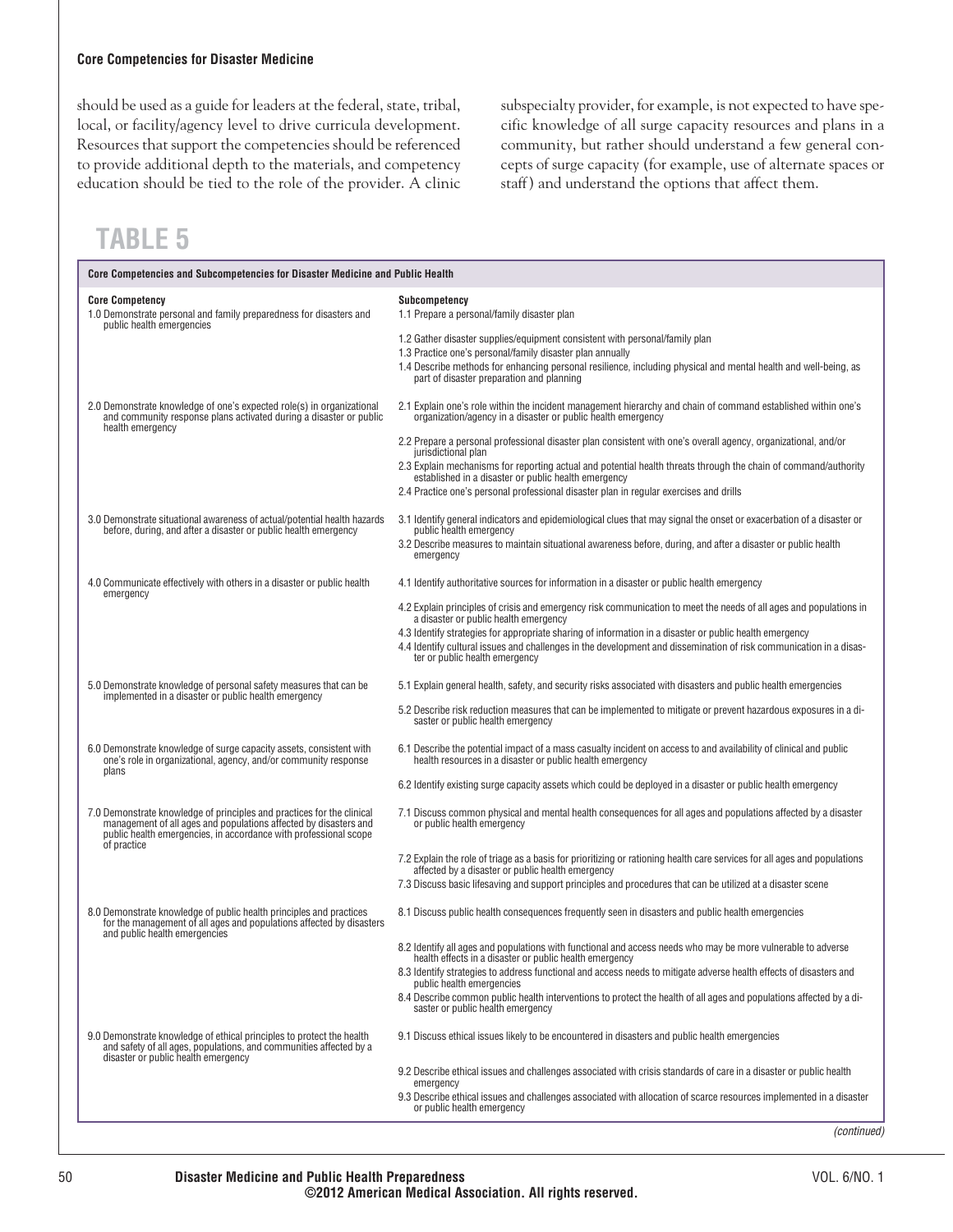### **TABLE 5**

| Core Competencies and Subcompetencies for Disaster Medicine and Public Health (continued)                                                                                                                   |                                                                                                                                                                               |  |  |
|-------------------------------------------------------------------------------------------------------------------------------------------------------------------------------------------------------------|-------------------------------------------------------------------------------------------------------------------------------------------------------------------------------|--|--|
| <b>Core Competency</b><br>10.0 Demonstrate knowledge of legal principles to protect the health<br>and safety of all ages, populations, and communities affected by a<br>disaster or public health emergency | Subcompetency<br>10.1 Describe legal and regulatory issues likely to be encountered in disasters and public health emergencies                                                |  |  |
|                                                                                                                                                                                                             | 10.2 Describe legal issues and challenges associated with crisis standards of care in a disaster or public health<br>emergency                                                |  |  |
|                                                                                                                                                                                                             | 10.3 Describe legal issues and challenges associated with allocation of scarce resources implemented in a disaster<br>or public health emergency                              |  |  |
|                                                                                                                                                                                                             | 10.4 Describe legal statutes related to health care delivery that may be activated or modified under a state or federal<br>declaration of disaster or public health emergency |  |  |
| 11.0 Demonstrate knowledge of short- and long-term considerations for<br>recovery of all ages, populations, and communities affected by a<br>disaster or public health emergency                            | 11.1 Describe clinical considerations for the recovery of all ages and populations affected by a disaster or public<br>health emergency                                       |  |  |
|                                                                                                                                                                                                             | 11.2 Discuss public health considerations for the recovery of all ages and populations affected by a disaster or<br>public health emergency                                   |  |  |
|                                                                                                                                                                                                             | 11.3 Identify strategies for increasing the resilience of individuals and communities affected by a disaster or public<br>health emergency                                    |  |  |
|                                                                                                                                                                                                             | 11.4 Discuss the importance of monitoring the mental and physical health impacts of disasters and public health<br>emergencies on responders and their families               |  |  |

The competency model presented here builds on previously published competency sets and increases inclusivity, broadens stakeholder input, and garners consensus from a wide variety of experts in the field. It is unique from other sets in that it intends to apply to a wide range of professionals involved in DMPH, rather than to a more narrowly defined specialty or profession that may operate in the field. It is the culmination of four unique iterations of review and, while the initiative has been spearheaded by subject matter experts, the material has also been vetted by like-minded professionals and potential end-users active in the field. As there is currently no way to define which professionals are involved in DMPH (for lack of either a certification process or a clear definition of inclusion), it is likely impossible to gather a truly representative assessment of all professionals in the field. Although presentations to audiences at the PHP and ITS conferences may be considered convenience samples, in the absence of a discretely defined audience, they also served to increase transparency of the process and elicit response from a broad and experienced network of professionals interested or involved in DMPH.

Because DMPH is a developing field that currently lacks a national accreditation process, much work has yet to be done. If DMPH is to firmly establish itself as a unique discipline, it must be centered on an evidence-based curriculum that is vetted by certifying authorities(societies, regulatory bodies) and standardized throughout the various professions and specializations involved in the field. As this field is still in early developmental stages, it is impossible to generate a true national consensus standard. However, the methodological process used here has used the best possible surrogates in medicine and public health to achieve this aim. As the field matures, and requisite organizational societies and accreditation bodies are established, amore rigorous approach can be taken and a true national consensus sample can be defined.

#### **CONCLUSIONS**

This effort represents a significant step on the journey to establish and maintain a DMPH workforce that possesses the knowledge, skills, and abilities to support all aspects of the disaster management cycle. It recognizes that formal training in DMPH can enhance the ability of all potential health system responders to be useful in an emergency as volunteers or as members of wellestablished organizations with significant disaster expertise.<sup>23</sup> It furthermore supports the intent of federal policies such as HSPD-21 and PPD-8. The application of such competencies in educational and professional development settings can inform both standardized curriculum planning and the development of individual lessons for a wide range of learners; it can also suggest foci for professionals seeking to enhance their own competence and professional development related to disasters.

The current effort must not stop with the identification of foundational core competencies. Additional research is necessary to identify the extent to which these core competencies are a component of current academic curricula within the health sciences, what gaps exist in achieving these standards within current curricula, and what mechanisms exist or are needed to fill identified gaps. The present effort is just one step in the process toward defining a full DMPH curriculum. Future collaborative efforts to create and refine educational and training curricula in DMPH may be facilitated with the use of the hierarchical learning framework and set of core competencies proposed in this article, and it is our hope that it will be considered as the initial foundation for a national standard in disaster workforce development.

**Author Affiliations:** Center for Public Health Preparedness and Disaster Response, American Medical Association, Chicago, Illinois (Drs Subbarao and James, Ms Walsh, Mr Lyznicki, and Ms Steinbrecher); Faculty of Health Sciences, Flinders University, Adelaide, South Australia (Dr Gebbie); National Center for Disaster Medicine & Public Health, Preventive Medicine and Biometrics, Uniformed Services University of the Health Sciences, Bethesda, Maryland (Dr Schor); The Henry M. Jackson Foundation for the Advancement of Military Medicine, Inc; National Center for Disaster Medicine & Public Health, Rockville, Maryland (Dr Altman, Ms Strauss-Riggs and Ms Zukowski); Department of Surgery, Harlem Hospital Center, Columbia University, New York, NY (Dr Cooper); Office of Critical Event Preparedness and Response, Johns Hopkins Department of Emer-